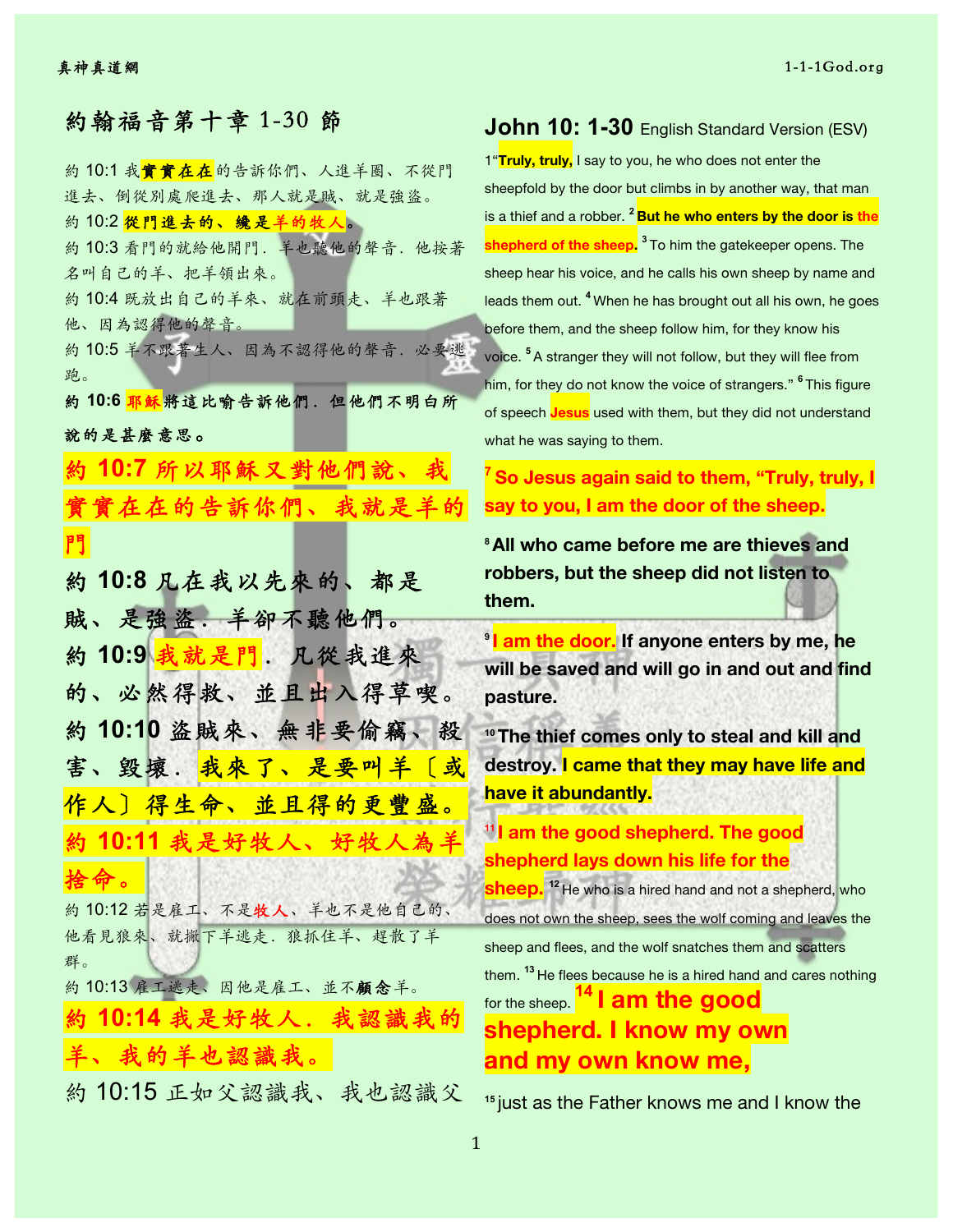一樣. 並且我為羊捨命。

約 **10:16** 我另外有⽺、不是這圈裡 的. 我必須領他們來、他們也 的聲音. 並且要合成一群、歸 個牧人了。 約 **10:17** 我⽗愛我、因我將命捨 去、好再取回來。 約 **10:18** 沒有⼈奪我的命去、是我 自己捨的。我有權柄捨了、也有權 柄取回來. 這是我從我父所受的命 令。 約 10:19 猶太⼈為這些話、又起了分爭。 約 10:20 內中有好些人說、他是被鬼附著、而且瘋 了.為甚麼聽他呢。 約10:21 又有人說、這不是鬼附之人所說的話。鬼 豈能叫瞎子的眼睛開了呢。 約 10:22 在耶路撒冷有修殿節. 是冬天的時候。 約 10:23 片 紙本 在殿裡所羅門的廊下行走。 約 10:24 猶太人圍著他、說、你叫我們猶疑不定到幾時呢. 你若 是本省、就明明的告訴我們。 <mark>約 10:25 耳 源 回答說、我已經告訴你們、你們不信. 我</mark> 奉我父之名所行的事、可以為我作見證。 **約 10:26 只是你們不信、因為你們不是我的羊。** 約 **10:27** 我的⽺聽我的聲音、我也 認識他們、他們也跟著我。 約 **10:28** 我又賜給他們永⽣.他們 永不滅亡、誰也不能從我手裡把他 們奪去。 約 10:29 我父把羊賜給我、他比萬有都大. 誰 也不能從我父手裡把他們奪去。 約 **10:30** 我與⽗原為⼀。

Father; and I lay down my life for the sheep.

**<sup>16</sup>And I have other sheep that are not of this fold. I must bring them also, and they will listen to my voice. So there will be one flock, one shepherd.**

**<sup>17</sup>For this reason the Father loves me, because I lay down my life that I may take it up again.**

**<sup>18</sup>No one takes it from me, but I lay it down of my own accord. I have authority to lay it down, and I have authority to take it up again. This charge I have received from my Father."**

**<sup>19</sup>** There was again a division among the Jews because of these words. **<sup>20</sup>** Many of them said, "He has a demon, and is insane; why listen to him?" **<sup>21</sup>** Others said, "These are not the words of one who is oppressed by a demon. Can a demon open the eyes of the blind?"**<sup>22</sup>** At that time the Feast of Dedication took place at Jerusalem. It was winter,**<sup>23</sup>** and **Jesus** was walking in the temple, in the colonnade of Solomon. **<sup>24</sup>** So the Jews gathered around him and said to him, "How long will you keep us in suspense? **If you are the Christ, tell us plainly." <sup>25</sup> Jesus** answered them, "I told you, and you do not believe. The works that I do in my Father's name bear witness about me, **<sup>26</sup>** but you do not believe because you are not among my sheep. **<sup>27</sup> My sheep hear my voice, and I know them, and they follow me. <sup>28</sup> I give them eternal life, and they will never perish, and no one will snatch them out of my hand. <sup>29</sup>** My Father, who has given them to me, is greater than all, and no one is able to snatch them out of the Father's hand.

**<sup>30</sup> I and the Father are one."**